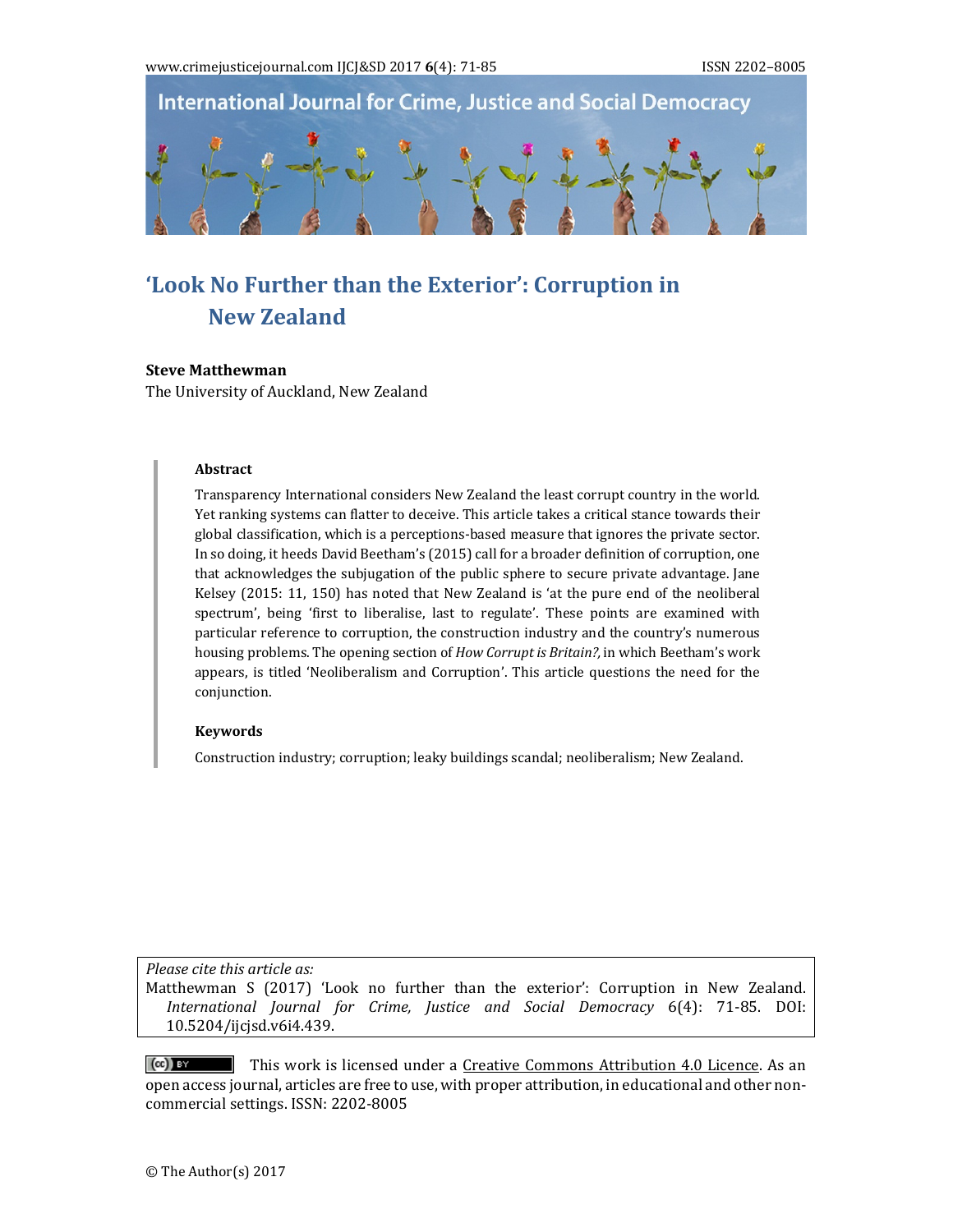## **Introduction**

New Zealand has reclaimed its ranking as the least corrupt country in the world in an international survey. (Davison 2017)

We are the least corrupt country on the planet according to the world's most prominent measurement: Transparency International's (TI) 2017 Corruption Perceptions Index (CPI) (Transparency International New Zealand 2017). But TI's definition of corruption is rather restrictive: abuse of public office for personal gain. The private sector is ignored. Social scientists have also questioned the composition and validity of its data sources. The CPI's sampling bias is towards external business people rather than a nation's own citizens. It 'is a composite indicator based on a weighted average of other surveys, it cannot ensure that its definition corresponds with those used in its component elements' (Andersson and Heywood 2009: 749). Inconsistencies in the number of sources used for different countries, their annual variation and the change in frequency across time also hamper easy comparison (Kilkom and Samajdar 2010: 518). Further, like much work on corruption, the CPI ignores systemic forces and political objectives (Philp 2006: 6).

Indeed, TI is accused of pursuing political objectives of its own. Its model of corruption is coherent with, and perpetuates, a neoliberal agenda. It assumes the neoliberal position on human nature and motivation, the *homo oeconomicus* model of subjectivity. This is the belief that we are selfish rational utility maximisers; that, in essence, we are all corrupt (Gebel 2012: 121). It can also be said to push a neoliberal agenda in that it adopts its preferred modes of governance (like audit culture) and its pre-eminent values (like reputation management). In advocating for a level playing field for global trade, the removal of barriers to free trade, and in its belief that human nature is essentially venal, TI's ethos perfectly aligns with neoliberalism's (Sampson 2015).

If we take a broader approach to corruption and follow Beetham's  $(2015: 41)$  definition of it as the distortion and subversion of the public realm in the service of private interests', we might say that the ideology and practice of neoliberalism itself gives us wholesale corruption through privatisation of the public interest (Wiegratz 2015: 54). Stated simply, neoliberal modes of governance are geared towards the promotion of corruption. In opening up ever-greater domains of existence to competition and market logic, in the promotion of individuals over publics, in the degradation of politics proper, in peeling back the regulatory apparatus which both protects and scrutinises, and in insisting that human nature is grasping and self-serving, neoliberal thought and practice corrode the social fabric. These forms of corruption are endemic to neoliberalism yet they are not captured in typical corruption surveys such as those of TI.

If we look beyond the limited range which TI measures, a different picture emerges. We consider the ways in which neoliberalism fosters an environment that is conducive to corruption. Having contextualised the discussion, we then examine a specific case: New Zealand's housing crises and the industry at the heart of them. This case is used to understand corruption more comprehensively, and to establish the claim of neoliberalism *as* corruption. The conclusion suggests a range of remedies for offsetting the social harms that have resulted from the construction sector.

# **Neoliberalism and/as corruption**

Here we heed Beetham's (2015) call for a broader definition of corruption. We begin by offering three reasons for going beyond TI's singular notion of abuse of public office for the purposes of personal gain: corporate capture of the regulatory apparatus; the free flow of individuals between business and public service; and the advantageous levels of political access that the powerful enjoy. As mentioned, Beetham's (2015: 41) preferred definition of corruption is 'the distortion and subversion of the public realm in the service of private interests'. Seen thus, capitalism seems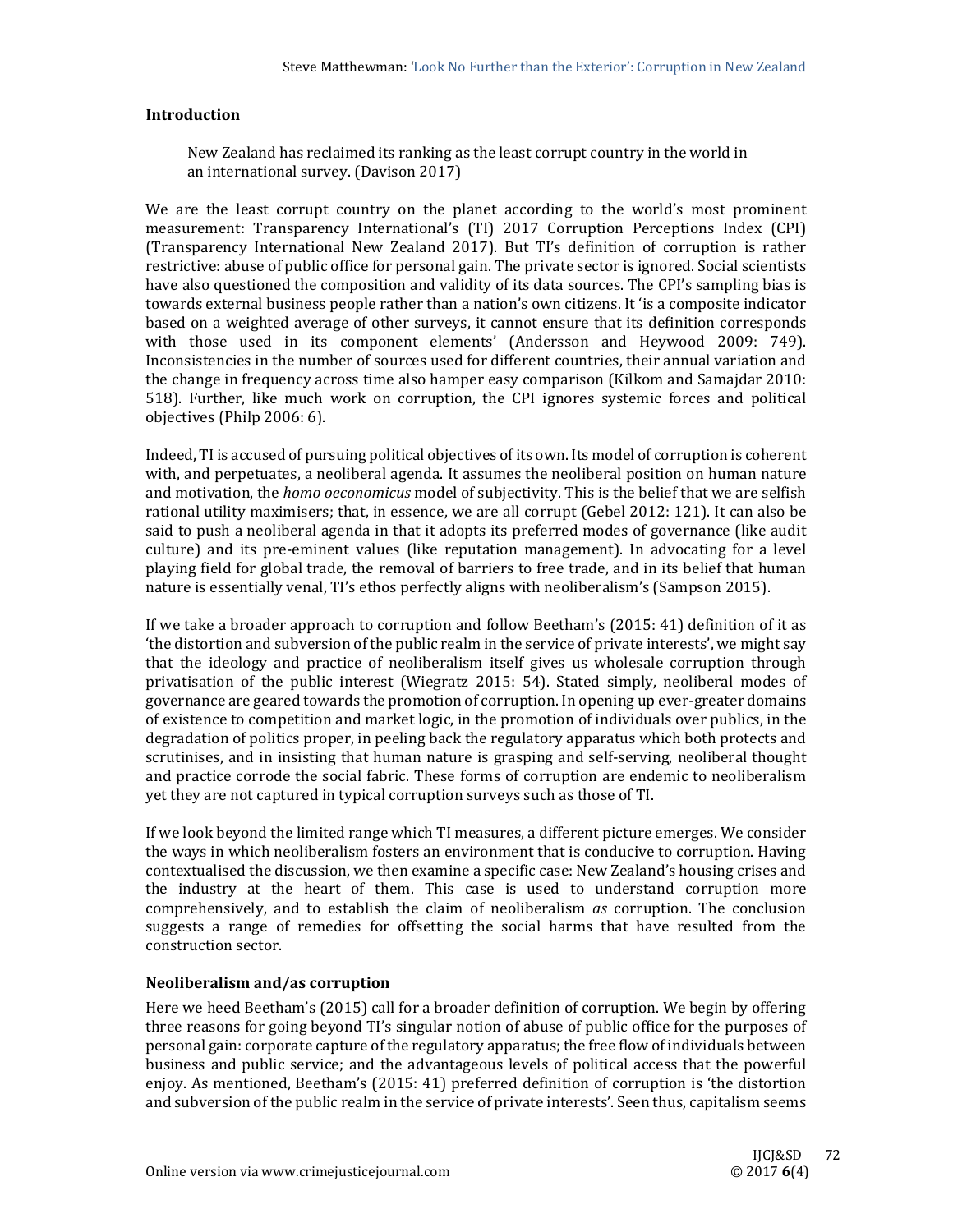synonymous with corruption given that it is an economic system predicated on the privatisation of gain and the socialisation of pain (economists understand the latter in terms of negative externalities). Never was this more apparent than in the aftermath of the Global Financial Crisis. Private banks received record taxpayer-funded bailouts while the public got austerity (Harvey 2014: 173). Clearly, debts can be mutualised but profits cannot. Banker's bonuses have long returned with interest but, as far as western publics are concerned, cuts to the services their taxes pay for seem to be indefinite.

Government activities *should* serve the public good and this, in turn, should be determined through open and transparent debate, yet neoliberalised economies often fall well short of this ideal. Indeed, the impacts of neoliberalism make themselves felt upon both state capacity and state integrity (Holmes 2006: 277). As a leading economist has noted, neoliberalism is predicated on the belief that the market is natural and inevitable; that markets are the solution to everything; that government of the self is the basis of social order; that the celebration of 'freedom' and global order should focus on the free flow of capital; that the state should be subordinate to the corporation; that corporations can do no wrong; and that inequalities are necessary, even desirable, as they motivate the poor to become rich (Mirowski 2013: 53-67).

We can see how this plays out in the local context. Deregulation has made New Zealand a country with notoriously high hazard tolerance. As Jane Kelsey  $(2015: 150)$ , one of the leading commentators on the local political landscape puts it, we are typically 'first to liberalise, last to regulate'. The worker safety record is woeful. Worksafe New Zealand (2015: 8) notes that the number of people killed at work is *twice* that of Australia and *three times* that of the United Kingdom. The issue of corporate capture of the state apparatus has been raised periodically. Under urgency, the government changed the country's labour laws just to accommodate the producers of The Hobbit films, a move declared to be a clear 'abuse of constitutional power' by one legal expert (Wilson 2011: 90). Recently, an ex-parliamentary staffer and campaign analyst has complained about revolving door appointments and increasing cronyism within the public service, coupled with poor parliamentary scrutiny of corruption (particularly of fellow MPs), as well as lack of regulation around campaign financing. 'In New Zealand, political parties in government cost less than NZD\$2 million a year to run—mostly from secretive trusts. New Zealand could be the cheapest democracy money can buy. And who's checking?' (McLachlan  $2017: A26$ .<sup>1</sup> In the space of three decades, the country has gone from being one of the world's most economically equal societies to one of the most unequal. Indeed, the country has seen the planet's greatest increase in inequality since the 1980s (Rashbrooke 2013: 30). This places evergreater sections of the population at risk. Epidemiologists have empirically mapped a slew of social harms and public health problems which accompany the rising inequalities here (Wilkinson and Pickett 2011: 124-5, 148, 183, 244).

Beetham (2015) has noted the social consequences of decades of neoliberal ideology: the alleged economic advantages of neoliberal 'reform' are hard to find; negative impacts on social welfare all too easy to find; while the ability of the government to do its job is seriously compromised. To begin with, corporations take on many of the former functions of state, running essential services such as transportation, communication and power generation. But they also take former state functionaries, their networks and their taxpayer-developed competencies. Tendering processes and asset sales are ripe for corrupt practices: the greater the frequency of high-value interactions between business leaders and officials, the greater the opportunity for corruption (Holmes 2006: 200). Arguably, the neoliberalising post-communist states showed this most spectacularly in the 1990s but the same phenomenon of outsourcing giving rise to corruption has been observed elsewhere. David Hall, for instance, asserts that: 'Public sector contracts and concessions are the single greatest source of corruption in the UK which has been fuelled by government privatization initiatives' (quoted in Holmes 2015: 73). Other cases have been observed across Western Europe (Hawley 2000).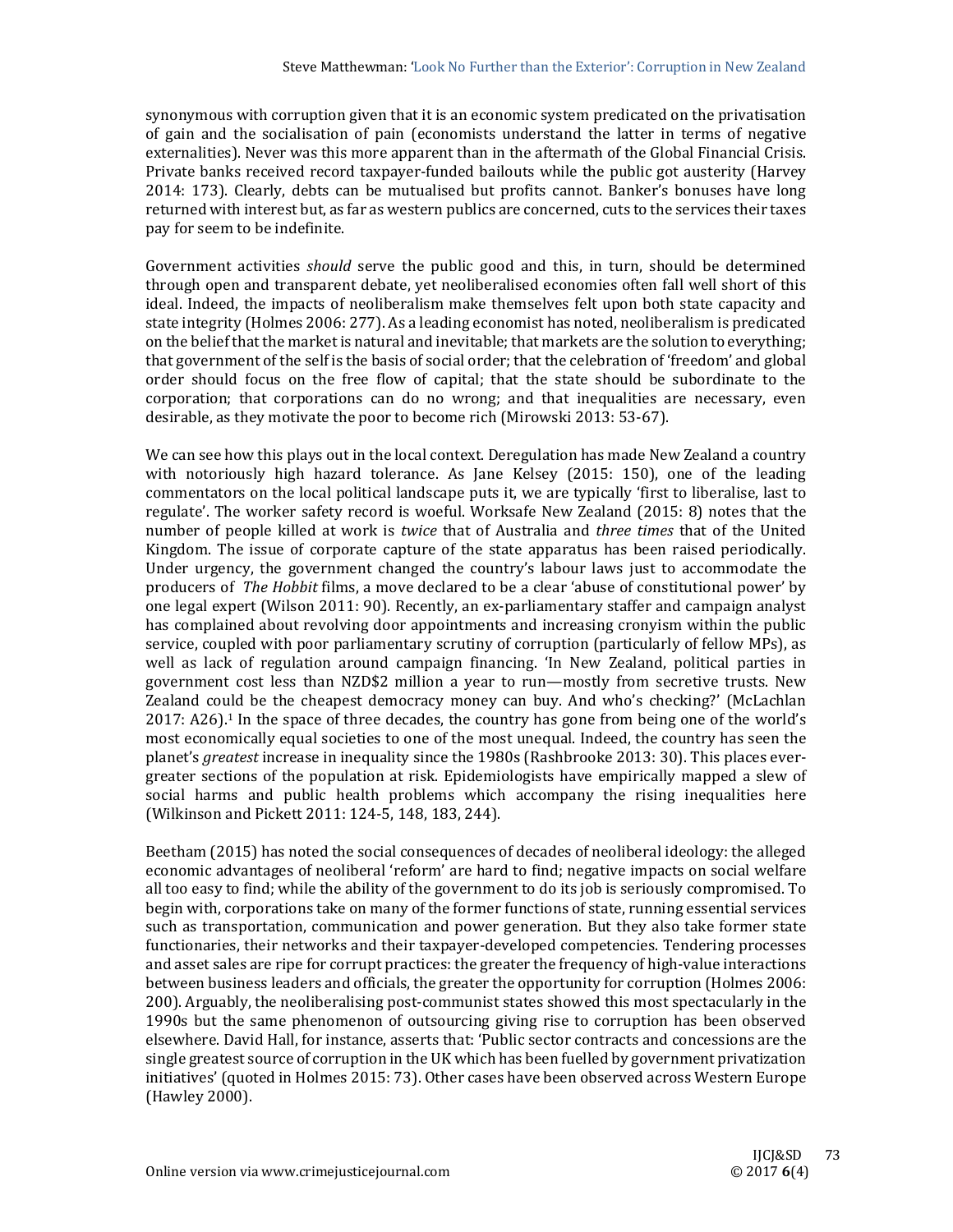Much has been written internationally about the deleterious consequences of the shifting emphasis from public service to private advantage which undergirds neoliberalism. For example, James Meek (2014: 23) notes of Britain's privatisation of its electricity network: 'It's not racism that makes the foreign identity of some of the owners of our privatised infrastructure objectionable. It's the selling of taxation powers to foreign governments over whom we have even less democratic control than our own'. This, then, is clear instance of *the distortion and subversion of the public realm in the service of private interests*. I should also add that there is a strong body of scholarship which dismantles the claims of the free market ideologues. In line with Beetham's observations, it shows that asset privatisation has made infrastructure-based services neither safer, nor more efficient, nor more affordable (Perrow 2007: 246).

Due to the loss of state capacity, there arises a strange reversal in which government increasingly comes to rely on the private sector. This career trajectory from public service to private sector also means that those currently employed by the state may have more of an eye on their future employment than on their current role. Those who remain in office may fret about their job security. Growing precarity corrodes loyalty, professionalism and a sense of *esprit de corps* (Holmes 2006: 195). State employees, witnessing downsizing and worrying about their own future, may seek to abuse their office to accumulate funds while the opportunity still exists to do so. Corruption scholars call this the 'squirrel's nuts' syndrome' (Holmes 2015: 58).

Thus far, we have discussed neoliberalism as a one-way flow, where formerly public assets and practices are now in private (read corporate) hands. But the private sector ethos also impinges upon what remains of the state sector, as in the ideology of New Public Management (NPM) where the prevailing business model is applied to governance. Here too we see drives to cut costs and privatise assets and services, as well as pressure to deregulate. The imposition of market 'efficiencies' and new forms of performance measures are sought. In so doing, Hood and Jackson (1992) suggest that NPM helps to organise disasters. They note the relaxation of such things as zoning regulations to permit development in hazard-prone regions (like residential real estate on flood plains) as one of the ways in which the conditions for future disasters are created. Fragmentation of government administration into discrete cost centres can have a silo effect. This works against seeing problems fully in all of their interactive complexity. It also problematises lines of communication and confuses issues of responsibility. The huge stress on key performance indicators as the basis of reward encourages cover-ups in organisational malfunction. Bad news is best avoided. The exhortation to reach goals can also make for a situation in which ends are stressed above means, consequently 'achieving ambitious targets often takes precedence over due process' (Holmes 2015: 73).

## **New Zealand's housing problems**

To reiterate some key points thus far: neoliberalism has positive impacts for some individuals and corporations, but it has rather more impacts which are negative upon the state (and its employees) and on civil society. Privatisation is a leading source of corruption but private corporations are rather poor at regulating their own environments. In offering a critique of the  $CPI$ —of what it measures and how—and in giving an overview of neoliberalism's societal consequences, I have set the scene to examine New Zealand's construction industry and that nation's numerous housing problems. In a sentence, neoliberalism exacerbates, and the CPI occludes, social harms.

It is not overstating the case to say that New Zealand has multiple housing problems. The country has some of the most unaffordable housing to be found anywhere in the world. Record numbers are homeless (Price 2016), while the National government looks to offload the state's remaining \$15 billion of public housing stock. This sell off will make for 'the largest privatisation of state assets in New Zealand history' (Minto 2015). Provision of social housing—formerly a public service—will now be undertaken for private profit. The social consequences of this are likely to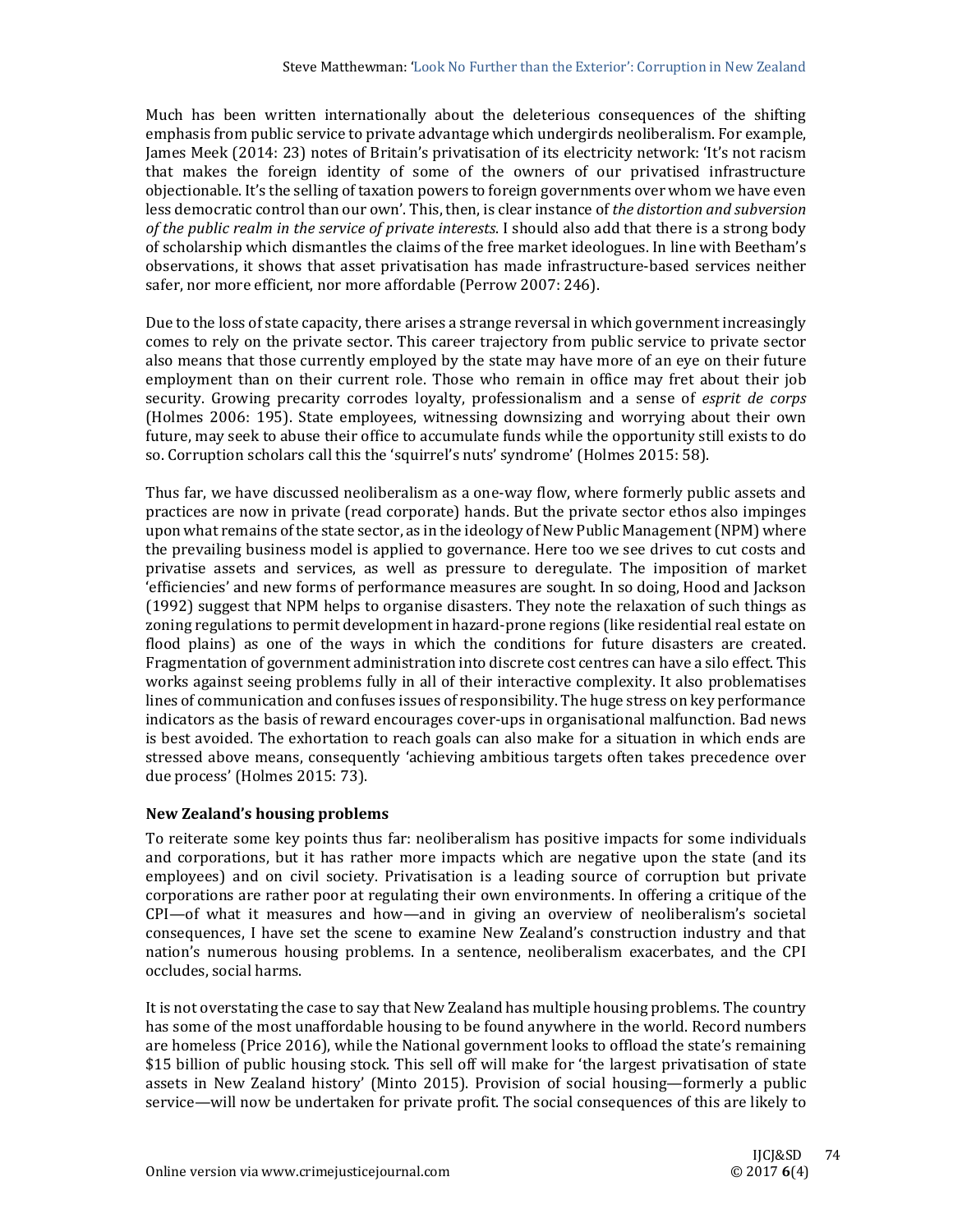be devastating. As any number of charitable organisations have pointed out, the poorest segment of society will be squeezed out of access to housing (Johnson 2014). Where will they go? Homelessness compounds social harms, leading to greater demands upon the public purse. As international studies consistently show, it is cheaper to give the homeless housing than to have them on the streets. While there is an undeniable cost to housing provision, it is more than offset by the reduction in financial demand upon the police and prison services, hospitals, clinics and rehabilitation centres (Flaming, Toros and Burns 2015). The Social Housing Reform (Transaction Mandate) Bill (NZ), which amends the *Housing Corporation Act 1974* (NZ), was passed into law on 18 February 2016. This enables the Ministers of Finance and Social Housing to individually negotiate the sale of these assets on their own terms, exempt from normal legal scrutiny. The Opposition Housing spokesperson has called these unprecedented powers a 'charter for corruption' (Twyford 2016).

Meanwhile, in the midst of the biggest housing boom in almost half a century, the construction industry is beset by numerous issues. The 'leaky buildings fiasco' (discussed in the following section) which first surfaced in the 1990s continues to spread from private houses to apartments to public and commercial buildings. Massive class actions are in train. Fire safety regulations for apartments have been routinely flouted for at least a decade, putting their inhabitants at major risk. It is alleged that construction costs are high because of a range of anti-competitive practices. Substandard structural steel (often accompanied by fake certification from China) has been used in houses, apartments and motorway bridges across the land (Pennington 2016). A building inspector with over 20 years' experience went on record as saying he has never seen the building standard as bad as it is presently, with whole houses incorrectly constructed and fraudulent attempts to get past inspectors frequently noted (Fahrenshon quoted in McCrae 2016). As a building inspector said of new housing in the Auckland suburb of Flat Bush: 'Every single building on this site raises red flags for me' (quoted in Saxton 2016: A10).

The great drivers of these troubles are cost reduction and profit maximisation, but the great enabler is the lax regulatory environment. Building Codes were changed in the 1990s, motivated by an unquestioned faith in the market to provide the best solutions. This in turn made for more limited state oversight (May 2007: 17). What resulted in the construction sector was completely novel, as May (2007: 14) observed: 'The New Zealand experience is especially noteworthy as it is the only case of a fully-implemented performance-based regime that spans a whole sector of regulation'. Problems have been noted ever since relaxation of the codes. Indeed, the massive fire safety issues only came to light as remediation work was undertaken to fix leaking problems. Though not code-compliant, they were singed off as such by uninsured private certifiers who liquidated in the aftermath of the leaky buildings scandal. As Roger Levie, chief executive of the Homeowners and Buyers Association, put it: 'It is a defective building problem but because of the government response to weathertightness, people have looked no further than fixing that. That set the tone, which was to look no further than the exterior' (quoted in Taylor 2015). Chillingly, potential social harms may be far worse than most suppose. A passive fire protection company has claimed that almost *all* public buildings in this country have no proper fire protection systems in place (Utility Construction Services 2012). These warnings are not new. BRANZ, the independent construction researchers, first raised the alarm about fire safety in 2008. The Fire Protection Association made the same point the following year. Equally depressingly, leaky buildings have been news since the 1990s. Surveyor Greg O'Sullivan warned of a ticking time bomb arising from stucco buildings back in 1994 (Collins 2003).

When inspection services are outsourced, private service providers compete for business. Their ongoing survival depends on customers. People may act like ideal neoliberal subjects and simply shop around in the market for permits. Such has been claimed in New Zealand, with commercial building owners doing this to procure non-compliant fire safety systems from independent fire safety inspectors (Stevenson 2014). There is also evidence from Sweden and the United Kingdom of building inspectors showing leniency to secure repeat business which in turn has led to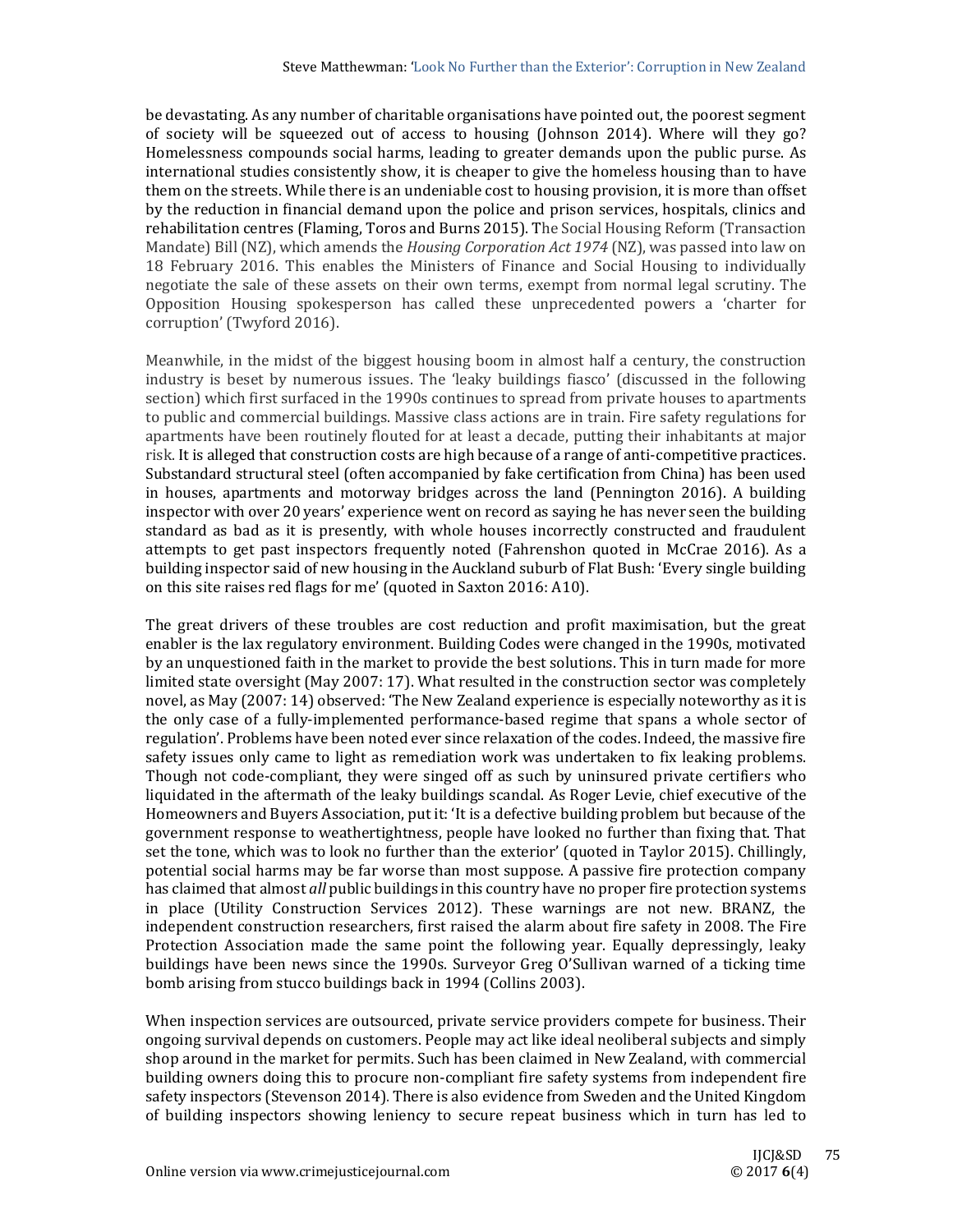observable drops in construction standards (Monbiot 2006: 67). The same situation presents in New Zealand. Engineering whistleblower John Scarry lays the blame squarely at the feet of government for removing its own expertise and shifting responsibility to an outsourced form of peer review. Commenting on 'the "parlous state" of engineering and construction in New Zealand', he says,

The peer of an idiot is an idiot. And in many cases the company that is doing the designs gets to basically nominate the company to do the peer review and it's basically A reviews B's designs and B reviews A's designs and, lo and behold, everything's hunky-dory. (Scarry quoted in Fuller 2016: A10)

Scarry's comments were prompted by a media investigation which revealed that 13 recently built commercial premises in Masterton have design flaws which render them earthquake prone, compromising community safety.

# **New Zealand's leaky building problem**

Leaky buildings are those which permit water penetration into the building envelope/cladding system, and which subsequently retain the moisture in their wall cavity. Constructions using monolithic cladding systems seem to be particularly liable to leaking problems. Timber framing stays wet, ultimately rotting, untreated steel framing rusts, and fungal growth thrives in the moisture. Water may also damage plaster, carpets and inside fittings. In addition to the economic costs associated with remediation work, health and safety issues arise from the harmful mould and the threat of structural collapse. There are no definitive pronouncements on the extent of the problem—new cases are still emerging—but back in 2002 a parliamentary briefing put the estimated number at up to  $12,000$  apartments and  $90,000$  homes, although commercial properties and public buildings such as schools are also affected (Parliamentary Library 2002: 4). The Ministry of Education  $(2017)$  has already repaired over  $500$  buildings and is set to re-inspect a further 1300.

The leaky buildings scandal is now seen as the result of systemic error, the combination of new legislation, architectural styles, building techniques and construction materials. The *Building Act* 1991 (NZ) ushered in a flexible compliance regime to help reduce construction costs. It stipulated minimum standards and encouraged novel building solutions. In 1995, building regulations also changed to allow cheaper non-treated kiln-dried wood framing, which is markedly less tolerant to moisture. Tastes seemed to be changing too. Traditional brick and weatherboard builds were increasingly displaced by more Mediterranean-styled constructions. New building styles, including the use of sealants instead of flashings around windows, doors and eves (all of which help redirect water) became more pronounced, as did the use of new cladding systems and more complex roof structures. New work practices also saw a decline in quality control, like labour only contracts with minimal oversight, and project managers replacing architects as on-site supervisors. This deregulation and outsourcing led to the attenuation of responsibilities and a decrease in proper oversight. It became less clear who was accountable for what as builders began to use new (substandard) materials and construction methods.

Given these brute facts, it would make sense to have more regulation rather than less. Here, Auckland Council—which receives the bulk of complaints regarding the nation's construction problems—suggest causes for concern. It has struggled to get its own house in order. As the media have noted, it is headquartered in its own 'faulty tower'. The Council admitted that it relied on second-hand visual inspection when it bought the ASB Tower for its new base. Council paid \$104 million for the building in 2012. An engineering firm had scrutinised the Tower's façade. It advised of cladding (and other) problems. The real estate consultants put an estimated cost of \$4.2 million to the repairs required to the facade and roof. But the engineering company's report came with significant caveats: they were clear that they had only conducted a visual inspection,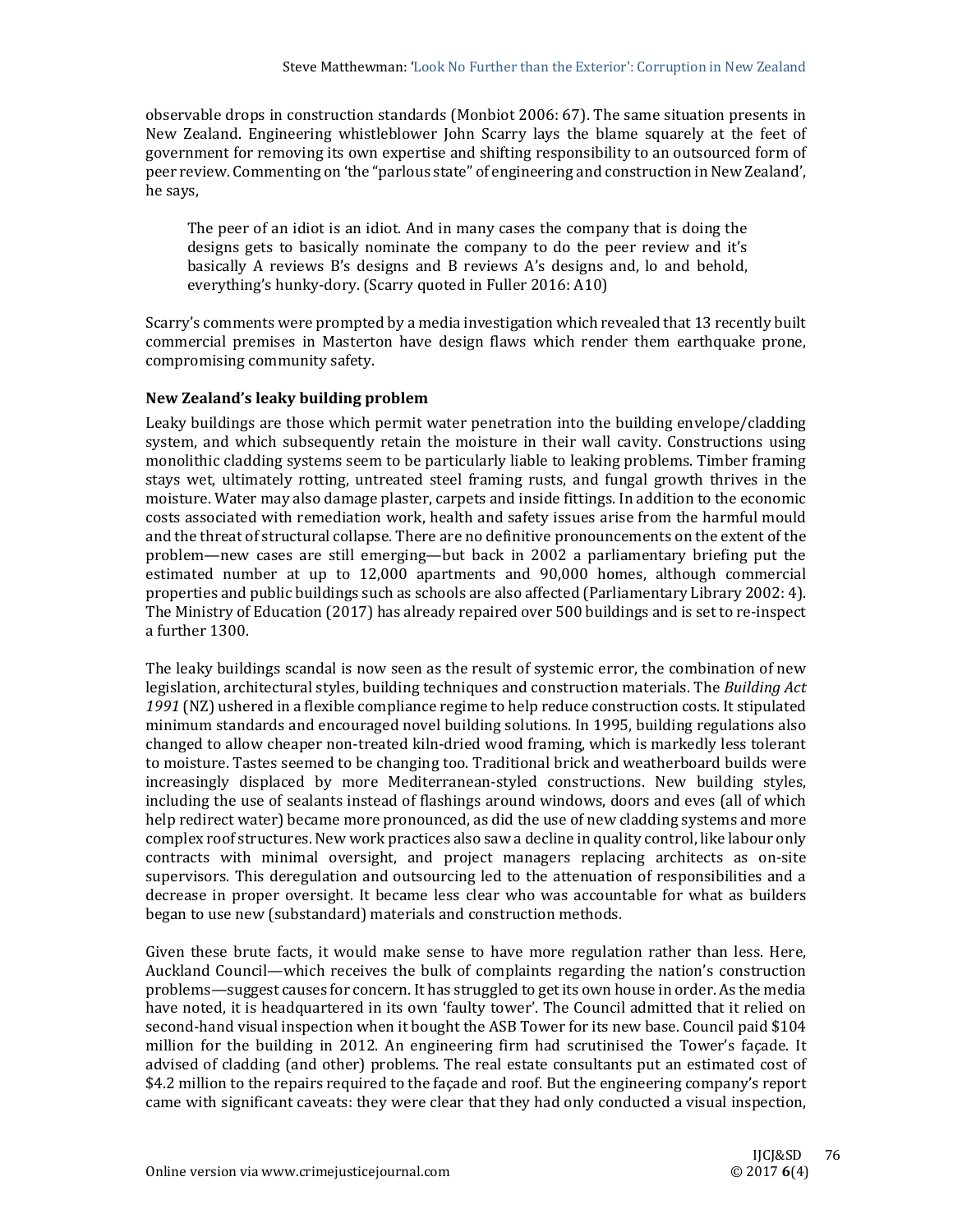that access to the facade was restricted, and that they had not seen the technical drawings. This really was a case of *look no further than the exterior*. Building components were neither drilled nor tested. Nonetheless, they had identified issues with the Tower's cladding, podium and roof, hence the discounted price (the initial asking price was \$105.1 million). By 2016 it had become apparent that the building would have to be entirely re-clad. In April that year the cost to be borne by local ratepayers was put at \$31 million (Orsman 2016).

That having been said, Auckland Council sees no reason to relax construction rules and let builders self-regulate. It is on record as stating that it is failing upwards of a quarter to almost a half of all applications for building consents because they are not up to code. When the head of Council's building consents, Ian McCormick, appeared before a parliamentary select committee he stated:

There is no way with a 25 to 40 per cent failure rate on building inspections that  $I$ can put my hand on my heart and say, 'we are picking up every piece of noncompliant work that is out there', because I am absolutely certain we are not. There is a real shortage of people working in the industry at the moment in Auckland. What we are seeing is large numbers of relatively unskilled folk coming into the market, often not supervised to the degree they need to be, and that's contributing to some of the quality issues that we are currently seeing (quoted in Jones 2015).

Interestingly, a recommendation by the Rules Reduction Taskforce (discussed in the section below), which would make a tangible difference, received little media traction, namely: 'Develop an industry-wide strategy to lift the professional practices of builders' (Rules Reduction Taskforce 2015: 7). We are in the midst of a construction boom for two reasons. One is the spectacular growth of Auckland: it is both the largest and the fastest growing city in New Zealand (Auckland Council 2017). Statistics New Zealand's (2017) latest subnational population projections suggest that this growth will only continue. More than half of the country's population growth to 2043 will be in the Auckland region. By that time, Auckland's population could be  $39$ per cent of the nation's. The second cause of the construction boom is the Canterbury rebuild following the 2010 and 2011 earthquakes. The earthquake sequences did widespread property damage in the region. The Reserve Bank currently costs the rebuild at almost \$40 billion in 2015 dollars: \$16 billion for residential property, \$16 billion for commercial property and \$7 billion for infrastructure (Wood, Noy and Parker 2016: 3). This has brought large numbers of unqualified people into the industry, with many looking to make easy money. According to figures released under the *Official Information Act* 1982 (NZ), in Canterbury the Earthquake Commission has received over 23 000 complaints about the home repair programme since the first earthquake in September 2010 (Stylianou 2015). The Earthquake Commission concedes that there are about 11 500 claims relating to poor construction work (Bayer 2017). A 2015 government study showed that a third of the new constructions failed to comply with the Building Code. When a journalist asked an expert what it took to be a builder in that city he replied: 'a dog, a ute and a bloody radio' (quoted in Truebridge 2016: A11).

Despite the shoddy construction of many of Auckland's residential properties, their price is at an all-time high. And in a country in which home ownership has been seen as something close to a birth right, the new normal is inflicting a great deal of social pain. The International Monetary Fund's (2016) *Global Housing Watch* showed that New Zealand has the highest house price-toincome ratio amongst OECD countries, with housing being the most unaffordable in Auckland. Indeed, the 2017 *Demographia* survey showed that the 'City of Sails'—as Auckland is known has the fourth least affordable housing in the world. Only Hong Kong, Sydney and Vancouver are more unaffordable  $(Cox$  and Pavletich 2017: 14). The average Auckland house price has tripled in the last 15 years. Homelessness is the worst in living memory. Millennials are increasingly becoming known by the new demographic descriptor of 'generation rent' (Eaqub and Eaqub 2015). The national newspaper has declared that 'even the elite are locked out', while the most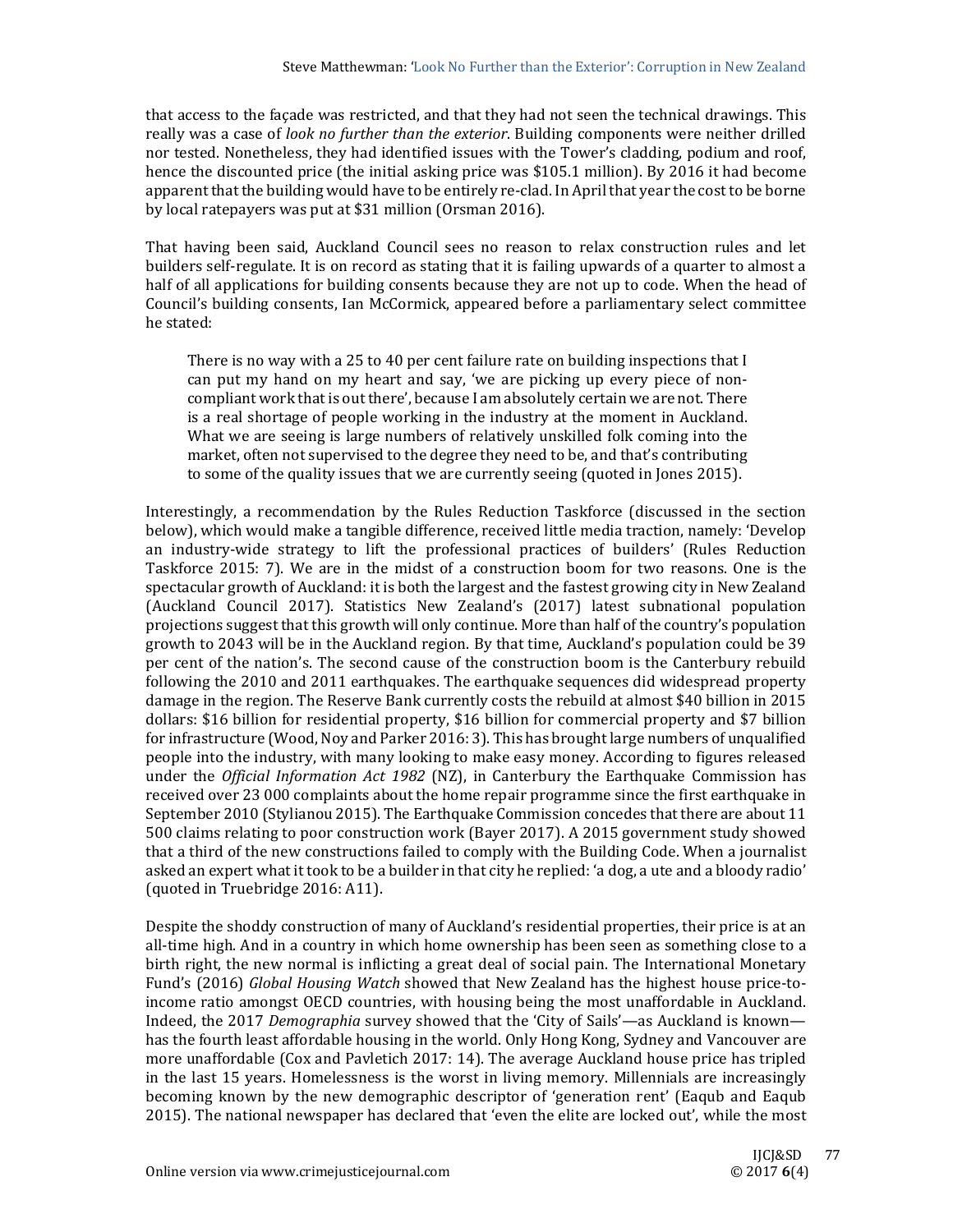right-wing Member of Parliament and leading proponent of an unfettered free market, Association of Consumers and Taxpayers (ACT) MP David Seymour, admitted that 'the only people he knew who could afford to buy homes were lawyers, doctors and engineers who went to Auckland Grammar or St Cuthbert's and had financial help from their parents' (quoted in Laxon  $2016: 6$ ). The Opposition has gone so far as to call on the government to declare a State of Emergency over lack of housing affordability (*New Zealand Herald* 2016). 

The political response to the crisis has been muted, particularly from the ruling National Party. Here the spectre of corruption is raised once more. The 2016 register of pecuniary interests shows that the country's 121 Members of Parliament own 245 homes and 71 farms between them, in addition to vacant sections and commercial properties. The government's MPs topped the list, owning an average of three houses per politician. This prompted *New Zealand Herald* columnist Brian Rudman's (2016) acerbic comment: 'it's little surprise they're in no particular hurry to strangle the golden property goose that just keeps on giving; to them and their babyboomer "investor" mates at least'.

While successive iterations of centre-right governments have shown an enthusiasm to deregulate and liberalise, they have not shown the same enthusiasm for making good on another tenet of neoliberalism—making markets free—at least, not when it comes to construction materials. These materials constitute as much as a quarter of the total costs for a house. A TV3 documentary suggested that building costs per house are 30 per cent higher in New Zealand than they are in Australia, and 60 per cent higher than the United States, on account of the higher prices for building materials. Those costs can be between 300 and 400 per cent higher on some individual product lines than they are in China. Many commentators blame this on the lack of competition. TV3's documentary also noted that leading building contractor Fletcher Construction has a 94 per cent share of the plasterboard market, while an earlier report showed that the markets for concrete, insulation and pipes are dominated by duopolies. In the same documentary, the presenting journalist alleged kick-backs in the form of overseas trips, cash bonuses and tickets to sports events for those large chain stores that agree to stock only their preferred lines of product. Kickbacks and rebates are also paid to builders. These perks do not have to be declared. Further, consenting authorities have rejected alternative products of the same standard that could provide consumers with greater choice and lower prices. Confidential Ministerial briefing papers suggest that all of these practices are 'widespread' (Morrah 2015). Here we would be remiss not to recall Robert Klitgaard's (1988: 75) famous formula: Corruption = Monopoly + Discretion -Accountability. 

The Commerce Commission New Zealand (2016) has also raised concerns about non-competitive practices in the non-residential construction sector. The Commission's research was motivated by global concerns that the construction sector is particularly liable to collusive behaviour. Three reasons are given for this: the same companies tend to keep bidding for similar products and services; there are not many alternatives to these products and services; and some bidding rules make it easier for suppliers to rig their bids. Their own research shows that industry insiders have a poor grasp of what is meant by anti-competitive behaviour, and that they struggle with notions like cartels and collusion too. They also found that cover pricing (collaboration between tendering parties) is practised by companies within the sector. Amongst other things, their informants complained about the absence of regulation and corrupt procurement practices with some government agencies.

## **Neoliberalism and deregulation: Getting rid of loopy rules**

It came as a surprise to many when then Local Government Minister Paula Bennett announced that we have all 'moved on' from the leaky buildings scandal: 'products have moved on since then, the country has moved on from then, and we have to make sure we are getting sensible rules'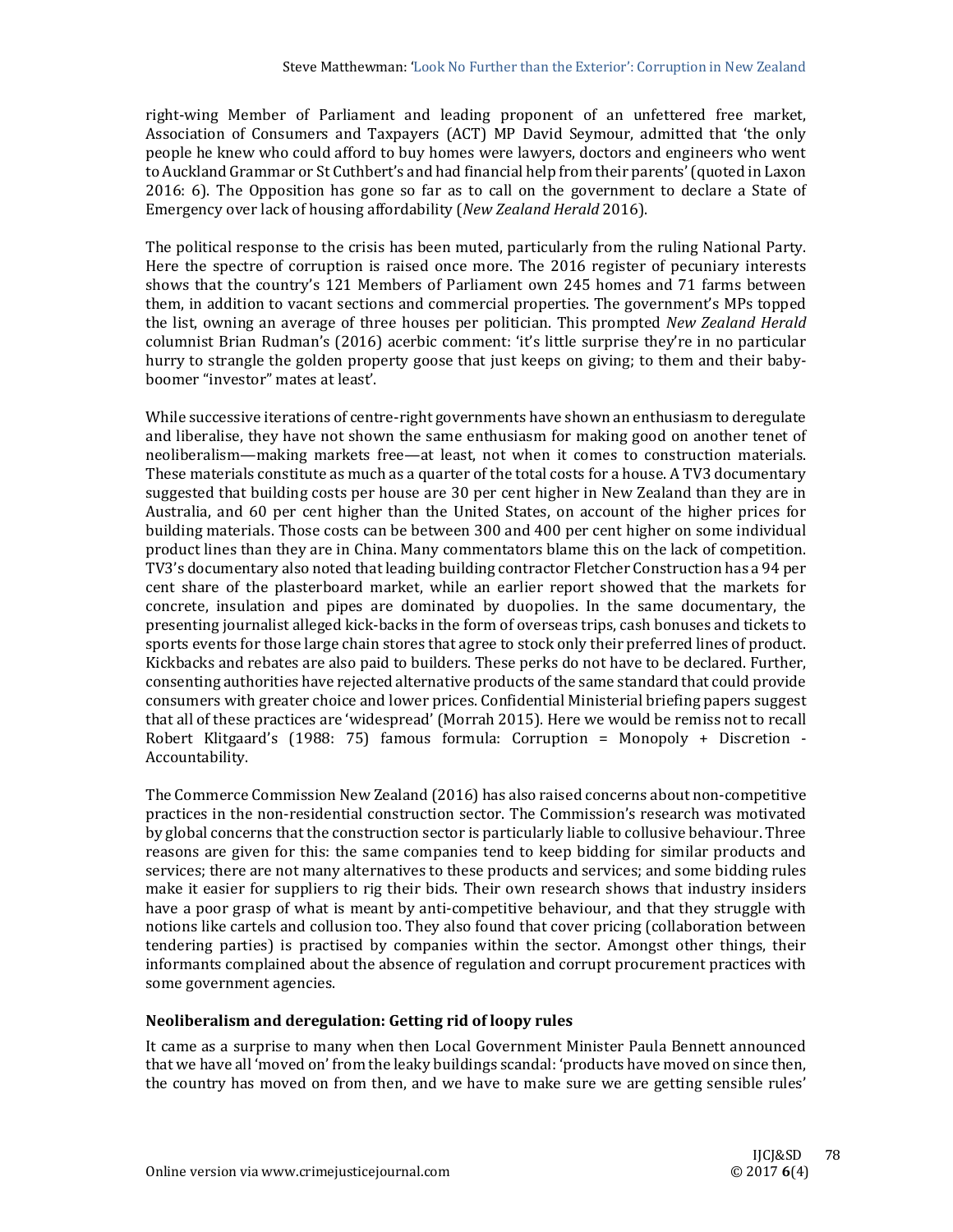(quoted in Collins 2015). Amongst the proposals tabled by the Rules Reduction Taskforce was the recommendation to allow builders to self-certify.

Upon hearing Minister Bennett's announcement, I wondered if Wayne Young, a 60-somethingyear-old whom I happen to drive past each day on my morning commute, had 'moved on'. He became a casualty of the leaky homes crisis after an apartment he bought in 1999 suffered water damage. He disputed the repair bill. The attendant legal costs forced him into bankruptcy. He has been living in his car ever since. A three-time Auckland mayoral candidate who is completely sanguine about his electoral prospects, Wayne holds a homemade sign aloft on Tamaki Drive each day. He is a visible reminder that the fallout from the leaky homes scandal is still with us. Tve learned a lot about being homeless, how to fossick in jumbo bins for extra food, how to supplement your income, do odd jobs and try to pay for things like warrants of fitness' he told a *New Zealand Herald* reporter. 'I never would have believed the struggle there is in being poor and oppressed' (quoted in Houlbrooke 2014). On the day that the *Herald* photographed him, his sign took aim at the amalgamation of Auckland's councils into a single unit: 'super city organised crime integration'. His sign read 'Homes  $=$  leaky buildings. Organised crime' when I drove past this morning. 

The leaky building problem was supposed to have peaked between 1994 and 2004 but new cases keep coming to light, and they are compounded by two other construction scandals: the deliberate flouting of fire safety regulations in apartment buildings (between 1995 and 2005), and substandard structural steel (in houses, apartments and motorway bridges). This would suggest that the issue, despite Minister Bennett's pronouncement, is far from over. Numerous media reports corroborate this. For example, in 2015, high profile Auckland builds like the Heritage Hotel, Scene One apartments and the Scotia Tower were shown to be suffering from weather-tightness problems. In 2016, the owners of the St Lukes Garden Apartments complex filed a \$60 million claim against its builders and Auckland Council over leaks, damage to structural integrity, and failures to comply with fire safety regulations (*Radio New Zealand* 2016), while Parker and Associates announced that they are taking a \$200 million-plus class action on behalf of 350 building owners against cladding manufacturer James Hardie (Stock 2015). In July 2016 a Supreme Court ruling paved the way for the biggest product liability claim in the country's history, allowing the Ministry of Education to pursue legal action against Carter Holt Harvey over allegedly defective cladding products used in schools across the nation. The Minister of Education estimated remediation costs would exceed \$1.3 billion (Parata quoted in Edmunds 2016).

Minister Bennett's Rules Reduction Taskforce (2015) produced the publication *The Loopy Rules Report: New Zealanders Tell Their Stories*. Its opening message was: 'New Zealanders are fed up wasting time and money trying to work with loopy rules'. There followed a litany of complaints, including unnecessary bureaucratic hurdles and costs, mindless rules, over-zealous enforcement, and a general failure to orient services towards the customer. Paula Bennett had invoked examples of red tape running riot to justify the Taskforce, including the illegalisation of children's lolly scrambles and the insistence that those using stepladders wear safety harnesses. It emerged that most of the 'loopy rules' that frustrate the public, as in the two just mentioned, do not actually exist. 

Here questions of cronyism and corruption also arose. It emerged that half of the Taskforce had direct ties to the ruling National Party. They were former MPs John Carter and Tau Henare, former candidate Mark Thomas and party donor Ian Tulloch. Documentation released under the Official Information Act showed that  $$25,000$  in fees went to these people, each of whom was remunerated at \$500 a day for their services. Their report also ultimately consumed three quarters of a million dollars of taxpayer money. Opposition MPs soon voiced their disdain. Phil Twyford said: 'It's an insult to the taxpayer that National should undertake a blatantly political exercise like this ... and essentially provide a make-work scheme for National party has-beens and apparatchiks' (quoted in Collins 2016). All the same, Sam Lotu-Iga, the new Minister of Local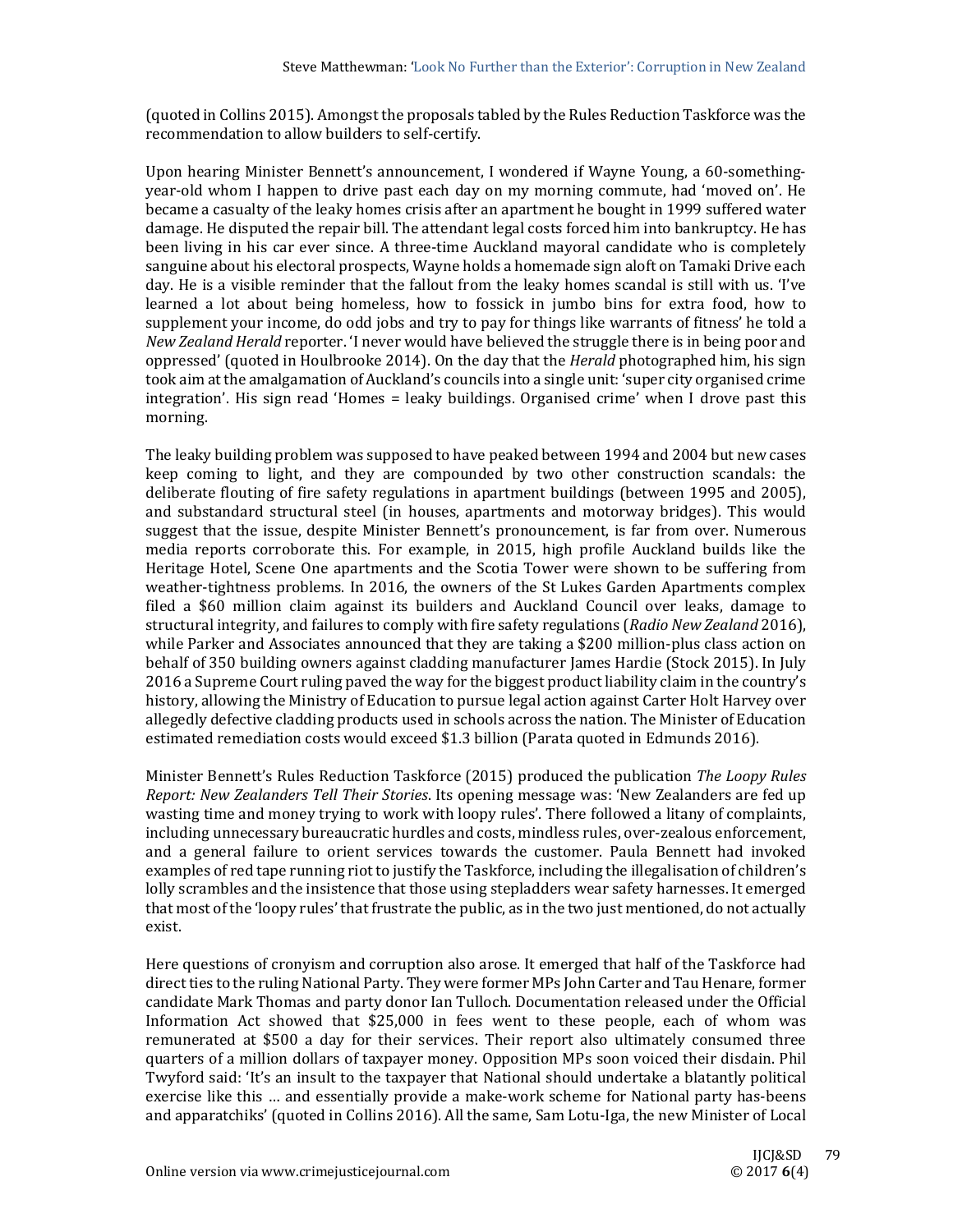Government, announced in July 2016 that the government would be accepting 72 of the Taskforce's 75 recommendations, including the relaxation of building laws and permitting builders to sign off on more areas of their own work (a gesture which has been met by considerable industry ambivalence).

## **Conclusions: What can be done?**

In this article I have turned my attention where TI refuses to look: to the private sector. Indeed, other studies show real problems here. Less than half of New Zealand's stock exchange-listed companies have anti-bribery policies, corporate ethics systems are relatively rare, and surveys show significant rises in fraud, bribery and corruption cases in the \$1 million-plus range. The reported instances of private sector corruption doubled between 2011 and 2014 (Chartered Accountants Australia and New Zealand 2015: 7, 14). This figure, while worrying, is likely to be the tip of the iceberg. A 2014 PwC survey on economic crime stated that only 51 per cent of their business respondents would even report an illegal request (Anthony 2016). Where would New Zealand place in the CPI if this sector was included?

In this article I have taken a different tack from TI to conceive of corruption as the degradation of the public realm and of social wellbeing in the service of private interests. Beetham's (2015) definition has allowed us to see the ways in which neoliberalism is conducive to corruption: in peeling back the regulatory apparatus and in becoming subservient to the dictates of the corporation, the state's protective role has been diminished, while former public services are now undertaken for private gain. In particular, I have taken issue with privatisation and deregulation as they relate to construction and housing provision. While private gain is undisputed (elements of the construction sector have certainly profited), social pain has been felt in a variety of ways, as seen in terms of housing affordability and availability, privatisation rates of public housing stock, the comparatively high cost of construction materials, record levels of homelessness, and rates of non-compliance to fire safety regulations and to the building code, as well as the number of workplace injuries within the construction industry. In order to account for this, I had to reverse TI's priorities, focussing instead upon facts over beliefs and public welfare over private gain. 

Here I consider ways in which the social harms associated with this sector might be addressed. The opening suggestion is to make houses safe for those who are most vulnerable: poor tenants. The social ills that arise from substandard housing are well known (Howden-Chapman, Bennett and Siebers 2009). As the 2016 *Household Incomes Report* notes, 42,000 children are hospitalised as a result of substandard housing each year,  $110\,000$  live in damp and mouldy homes,  $140,000$ in cold homes, and 75,000 are in homes that are both cold and mouldy. Some illnesses, like respiratory ailments, are often life-long. Yet most of those who live in unhealthy housing can do nothing about it: 45 per cent are in private rental accommodation, while 25 per cent are Housing New Zealand tenants, though if the government gets its way there will be significantly fewer (Twyford 2015). Housing should be for social benefit rather than private profit. 'Across the world only governments have the resources and capacity to provide quality affordable housing for families and tenants on low incomes' (Minto 2015). Pressure needs to be exerted on government to commit to this. In the meantime, a number of policy levers could help to halt the accumulation of private wealth at social expense, such as implementing a capital gains tax and removing tax exemptions for property speculators, and insisting upon 'warrants of fitness' for landlords, which would include minimum standards for rentals such as insulation and an identifiable heating source. 

The second set of suggestions relates to those who build houses. Their working conditions need to be safer. The forestry, agriculture, construction and manufacturing industries are heavily overrepresented in New Zealand worker injury statistics. Forestry tops this list. In its worst year, 12 people were killed. Fully 1000 of the 6000-strong workforce were receiving payments from the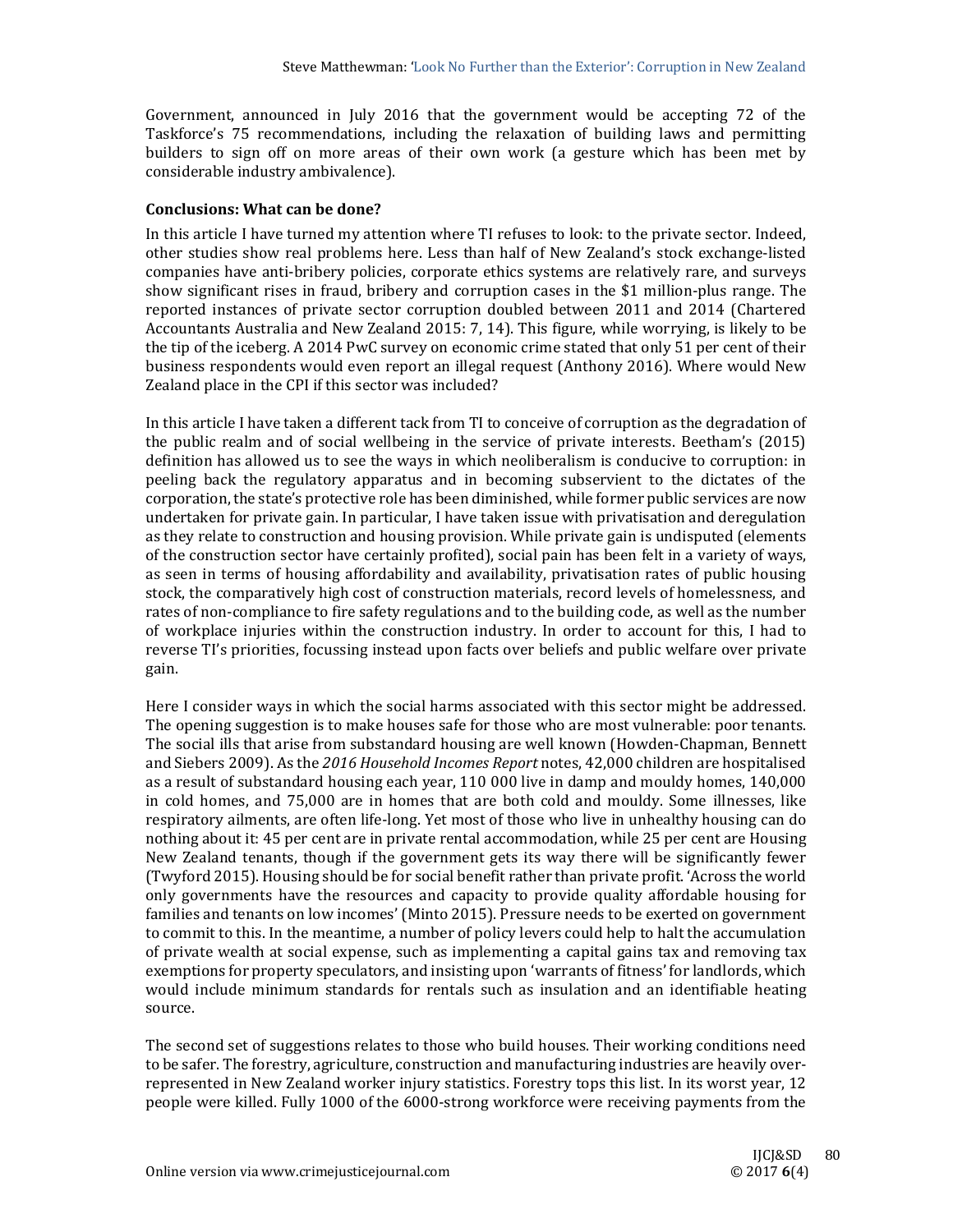Accident Compensation Corporation. Forestry's negative statistics are in decline, but the construction industry recorded a 14 per cent increase in injuries requiring a week or more off work in the year ended June 2015 (Worksafe New Zealand 2015: 34). Here unionisation provides a solution. When non-unionised industries unionise, they become safer. Forestry is a case in point. After unionising, the former head of the Council of Trade Unions noted that the serious accident rate reduced 60 per cent in a single year. The number of deaths also dropped (Kelly 2015).

The Building Code needs to be prescriptive rather than proscriptive. Formal training is a must for those installing passive fire protection systems, and Licensed Building Practitioners need to have the requisite skills and resourcing. They also need to be resourced to sufficient levels. All forms of self-sign-off must be abolished. New Zealand requires proper (and properly independent) testing regimes for construction materials, and a government-sponsored insurance scheme for those in the building business would be no bad thing either.

More broadly, to offset the deleterious effects of decades of neoliberalism, Beetham (2015) suggests sound political and institutional strategies centred on the defence of the public sphere, the forging of a common citizenship against the market logic, and the demand for an autonomous civil service. In support of this, government could make public sector contracts more transparent; insist upon companies having anti-corruption policies in place before awarding them public sector contracts; seize corrupt assets and refuse visas for corrupt officials; support, protect and reward whistle‐blowers; encourage cross‐border cooperation and prosecute foreign bribery; impose harsher sanctions for offenders and ensure that they are imposed; and insist upon antibribery and corruption policies as a condition for listing on the stock exchange (Chartered Accountants Australia and New Zealand 2015: 32-3). The government should also honour the commitments it signed up to under the Open Government Partnership. Consideration could also be given to petitioning for the reform of the official freedom of information laws (as of now there are cost and time barriers in place); the creation of consultation guidelines for new bills and policies; the generation of regular uniformly formatted independent 'state of the nation' reports on social policy and environmental matters; and the implementation of greater transparency around party political donations (Price 2016). Perhaps, then, New Zealand might be closer to the point at which hidden depths match surface appearances.

*Correspondence:* Associate Professor Steve Matthewman, Sociology, School of Social Sciences, Faculty of Arts, The University of Auckland, Auckland 1010, New Zealand. Email: s.matthewman@auckland.ac.nz 

 

#### **References**

Andersson S and Heywood P (2009) The politics of perception: Use and abuse of Transparency International's approach to measuring corruption. *Political Studies* 57: 746-767. DOI: 10.1111/j.1467‐9248.2008.00758.x. 

Anthony J (2016) Half of New Zealand businesses would not report illegal requests from customers. *Stuff*, 31 January. Available at http://www.stuff.co.nz/business/industries/76385686/Half‐of‐New‐Zealand‐businesses‐ would-not-report-illegal-requests-from-customers (accessed 17 October 2016).

Auckland Council (2016) Deciding the Auckland Unitary Plan. *OURAUCKLAND*, 1 June. Available at http://ourauckland.aucklandcouncil.govt.nz/articles/news/2016/06/growing-aucklanddeciding-the-auckland-unitary-plan/ (accessed 14 September 2017).

 $1$  All monetary amounts are in New Zealand dollars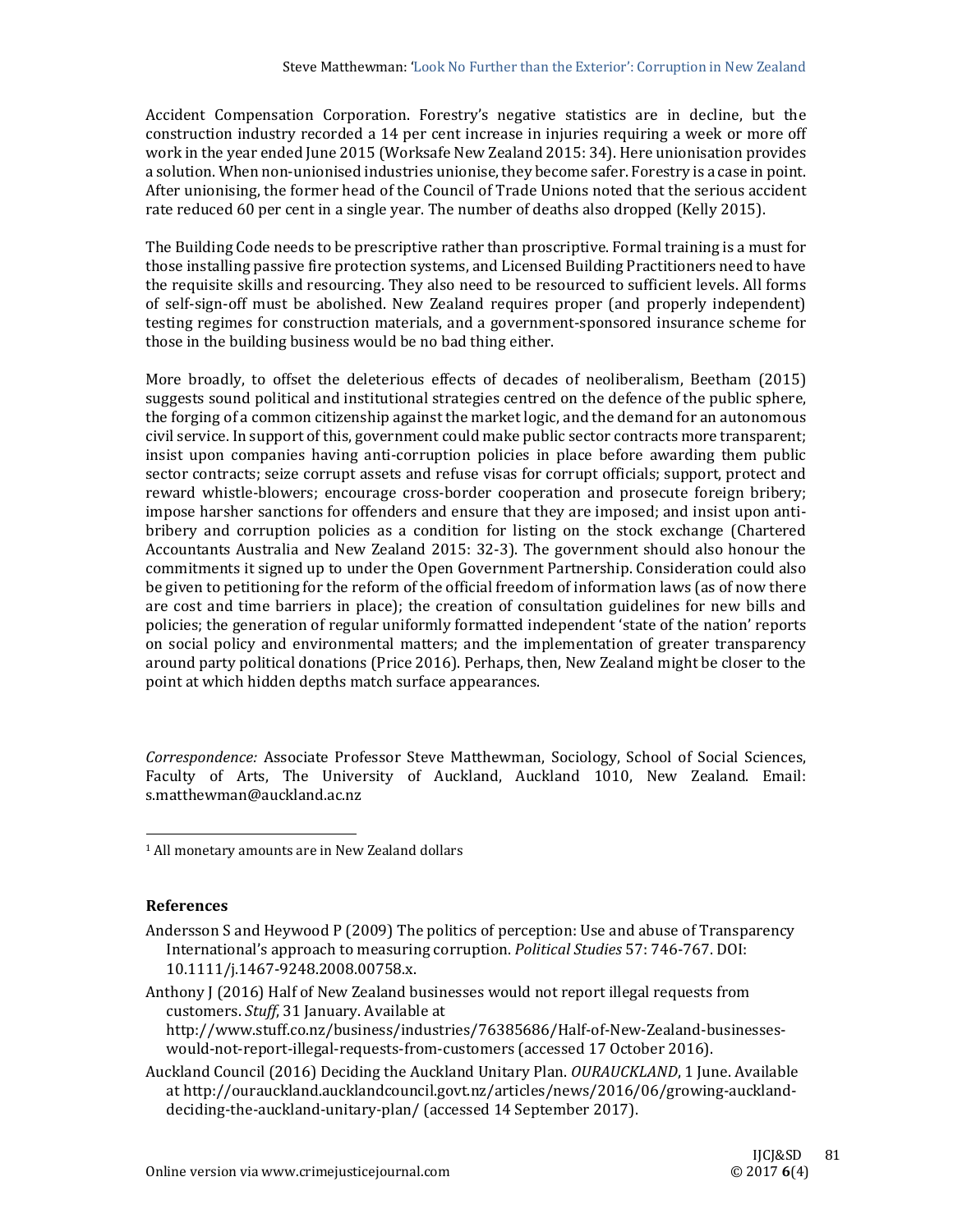- Bayer K (2017) Aftershock: The debacle of shoddy Christchurch earthquake repairs. *New* Zealand *Herald*, 3 September. Available at: http://www.nzherald.co.nz/index.cfm?objectid=11916129&ref=twitter (accessed 14
	- September 2017).
- Beetham D (2015) Moving beyond a narrow definition of corruption. In Whyte D (ed.) *How Corrupt is Britain?*: 41‐46. London: Pluto Press.
- Chartered Accountants Australia and New Zealand (assisted by Marriott L) (2015) Are Australia and New Zealand corrupt? *future[inc]*. Available at https://www.charteredaccountantsanz.com/‐ /media/fc601dd4b0f84ad68ecc5cb61b8f81d4.ashx (accessed 17 October 2016).
- Collins B (2015) Govt leaky homes claims 'looney tunes'. *Radio New Zealand*, 23 September. Available at http://www.radionz.co.nz/news/political/284972/govt-leaky-homes-claims-'looney-tunes' (accessed 14 October 2016).
- Collins B (2016) National accused of cronyism over 'loopy rules' report. *Radio New Zealand*, 29 September. Available at http://www.radionz.co.nz/news/political/314438/nationalaccused-of-cronyism-over-'loopy-rules'-report (accessed 17 October 2016).
- Collins S (2003) Exposing the rot beneath. *New Zealand Herald*, 1 April. Available at http://www.nzherald.co.nz/nz/news/article.cfm?c\_id=1&objectid=3301046 (accessed 14 October 2016).
- Commerce Commission New Zealand (2016) Construction sector research questions and answers. Available at
- http://www.comcom.govt.nz/business-competition/anti-competitive-practices/constructionsector/construction-sector-research-questions-and-answers/ (accessed 17 February 2017).
- Cox W and Pavletich H (2017) *13th Annual Demographia International Housing Affordability Survey: 2017. Rating Middle‐Income Housing Affordability*. Christchurch, New Zealand: Performance Urban Planning. Available at http://www.demographia.com/dhi.pdf (accessed 17 February 2017).
- Davison I (2017) New Zealand reclaims title as world's least corrupt country. *New Zealand Herald*, 25 January. Available at http://www.nzherald.co.nz/nz/news/article.cfm?c\_id=1&objectid=11788682 (accessed 17 February 2017).
- Eaqub S and Eaqub S (2015) *Generation Rent: Rethinking New Zealand's Priorities*. Wellington, New Zealand: Bridget Williams Books.
- Edmunds S (2016) Supreme Court clears way for leaky schools compo bid. *Stuff*, 29 July. Available at http://www.stuff.co.nz/business/82623218/Supreme-Court-clears-way-forleaky-school-compo-bid (accessed 16 February 2017).
- Flaming D, Toros H and Burns P (2015) *Home Not Found: The Cost of Homelessness in Silicon* Valley. Santa Clara, California: Economic Roundtable. Available at https://economicrt.org/wp‐content/uploads/2015/05/Home\_Not\_Found\_2015.pdf (accessed 3 March 2017).
- Fuller  $P(2016)$  Falling through the cracks: Experts warn of a wave of new buildings failing earthquake standards. *Sunday Star‐Times*, 9 October: A10.
- Gebel AC (2012) Human nature and morality in the anti-corruption discourse of Transparency International. *Public Administration and Development* 32(1): 109‐128. DOI: 10.1002/pad.1604.
- Harvey D (2014) *Seventeen Contradictions and the End of Capitalism*. London: Profile.

Hawley S (2000) Exporting corruption: Privatisation, multinationals and bribery. *The Corner House Briefing* 19. Dorset, England: The Corner House. Available at http://www.thecornerhouse.org.uk/resource/exporting‐corruption‐0#index‐03‐00‐00‐00 

(accessed 16 February 2017).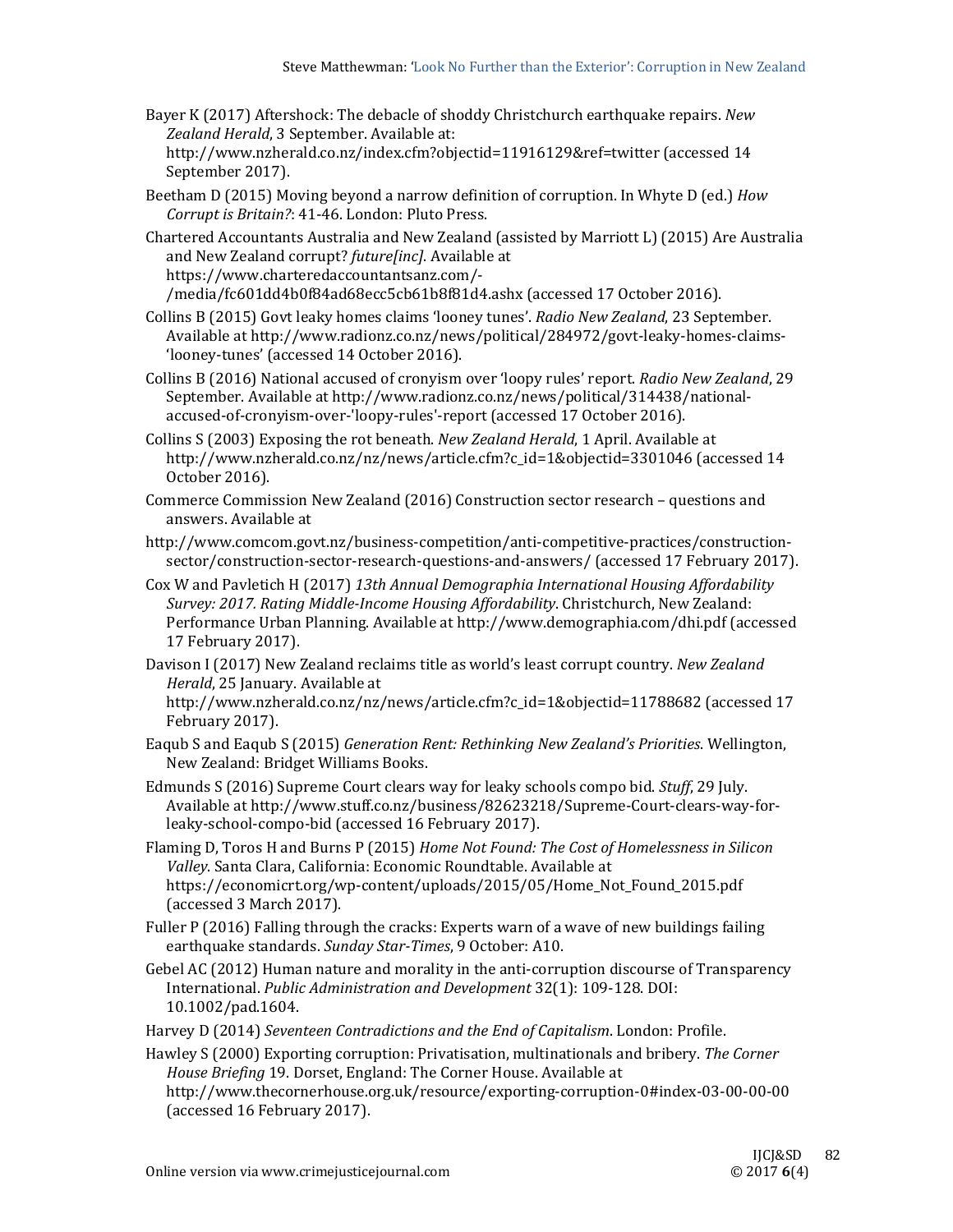- Holmes L (2006) *Rotten States? Corruption, Post‐Communism & Neoliberalism*. Durham, North Carolina: Duke University Press.
- Holmes L (2015) *Corruption: A Very Short Introduction*. Oxford, England: Oxford University Press.
- Hood C and Jackson M (1992) The new public management: A recipe for disaster? In Parker D and Handmer J (eds) *Hazard Management and Emergency Planning: Perspectives on Britain*: 109-125. London: James and James.
- Houlbrooke L (2014) On the street with a message. *New Zealand Herald*, 13 June. Available at http://m.nzherald.co.nz/nz/news/article.cfm?c\_id=1&objectid=11272939 (accessed 14 October 2016).
- Howden‐Chapman P, Bennett J and Siebers R (eds) (2009) *Do Damp and Mould Matter? Health Impacts of Leaky Homes*. Wellington, New Zealand: Steele Roberts.

International Monetary Fund (IMF) (2016) *Global Housing Watch Quarterly Update*, July. Washington, District of Columbia: IMF. Available at http://www.imf.org/external/research/housing/ (accessed 14 October 2016).

- Johnson A (2014) The new politics of social housing. *The University of Auckland Communiqué* Series. Auckland, New Zealand: the University of Auckland. Available at http://www.salvationarmy.org.nz/sites/default/files/uploads/20140723SPPUAlanJohnsons peechMar14.pdf (accessed 3 March 2017).
- Jones N (2015) Auckland property crisis: Shoddy building in hot market. *The New Zealand Herald*, 4 June. Available at

http://www.nzherald.co.nz/business/news/article.cfm?c\_id=3&objectid=11459438 (accessed 17 October 2016).

Kelly H (2015) Helen Kelly says her struggle will continue. *Radio New Zealand*, 14 October. Available at

http://www.radionz.co.nz/national/programmes/morningreport/audio/201774537/helen‐ kelly-says-her-struggle-will-continue (accessed 16 October 2015).

- Kelsey J (2015) *The FIRE Economy: New Zealand's Reckoning*. Wellington, New Zealand: Bridget Williams Books.
- Kilkom K and Samajdar A (2010) Evaluation of international corruption indexes: Should we believe them or not? *The Social Science Journal* 47(3): 508-540. DOI: 10.1016/j.soscij.2010.03.001.
- Klitgaard R *(*1988) *Controlling Corruption.* Berkeley and Los Angeles, California: *University of California Press.*
- Laxon A (2016) Home truths: Even the elite are locked out. The *New Zealand Herald*, 17 April. Available at

http://www.nzherald.co.nz/business/news/article.cfm?c\_id=3&objectid=11623839 (accessed 29 October 2016).

McCrae T (2016) Housing pressure drives shoddy building practices. *Newshub*, 24 April. Available at http://www.newshub.co.nz/business/housing-pressure-drives-shoddybuilding-practices-2016042417 (accessed 14 October 2016).

McLachlan G (2017) Do we know what corruption is? The New Zealand Herald, 9 March: A26.

- May PJ (2007) Regulatory regimes and accountability. *Regulation & Governance* 1(1): 8-26. DOI: 10.1111/j.1748‐5991.2007.00002.x.
- Meek J (2014) *Private Island: Why Britain Now Belongs to Someone Else.* London: Verso.
- Ministry of Education (2017) Weathertightness failure of school buildings. Available at http://www.education.govt.nz/school/property/state‐schools/fixing‐issues/weather‐ tightness-failure/ (accessed 16 February 2017).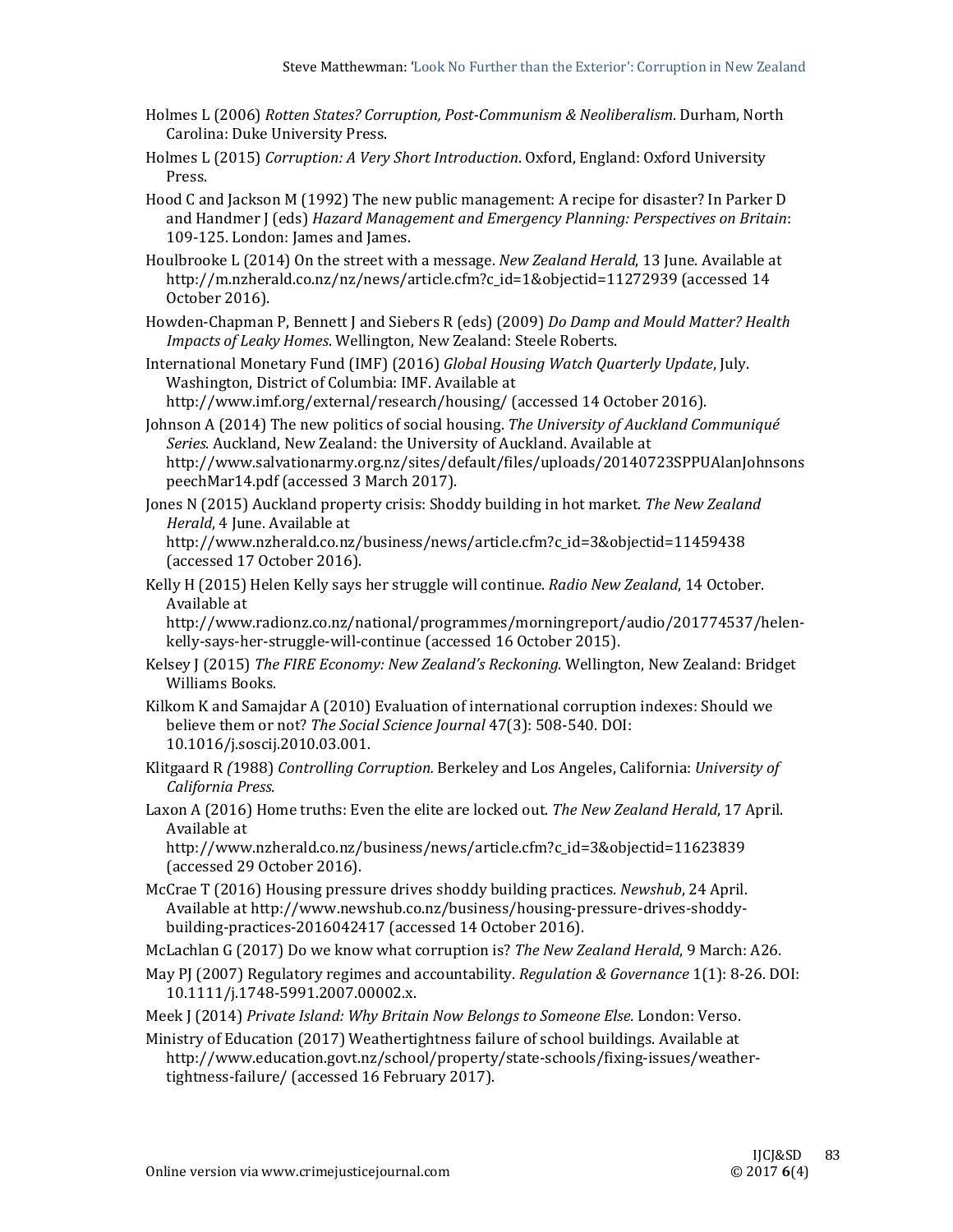- Minto J (2015) National begins NZ's biggest privatization of state assets. *Foreign Control Watchdog* 139. Available at http://www.converge.org.nz/watchdog/39/07.html (accessed 20 October 2016).
- Mirowski P (2013) *Never let a Serious Crisis Go to Waste: How Neoliberalism Survived the Financial Meltdown.* London: Verso.

Monbiot G (2006) *Heat: How to Stop the Planet Burning*. London: Allen Lane.

- Morrah M (2015) Are we paying too much to build our homes? *Newshub*, 6 September. Available at http://www.newshub.co.nz/tvshows/3d/are-kiwis-paying-too-much-to-build-ourhomes-2015090616#ixzz3kz5e38dG (accessed 17 October 2016).
- *The New Zealand Herald* (2016) Phil Twyford demands state of emergency over housing crisis. 28 August. Available at http://www.nzherald.co.nz/nz/news/article.cfm?c\_id=1&objectid=11701169 (accessed 17 October 2016).
- Orsman B (2016) Auckland council's faulty tower and the \$31m blowout. The New Zealand *Herald*, 13 May. Available at

http://www.nzherald.co.nz/nz/news/article.cfm?c\_id=1&objectid=11638285 (accessed 17 October 2017). 

Parliamentary Library (2002) Leaky buildings. *Background Note: Information Briefing Service for Members of Parliament*, 6 November. Available at https://www.parliament.nz/resource/en‐

nz/00PLEcoRP02111/1d898e0545fca3fc7da8acf019fad63f32421d4d (accessed 17 October 2016). 

- Pennington P (2016) Waterview steel supplier has issued fake quality certification. *Radio New* Zealand, 1 July. Available at: http://www.radionz.co.nz/news/national/307694/steelsupplier-has-issued-fake-quality-certs (accessed 29 October 2016).
- Perrow C (2007) *The Next Catastrophe: Reducing our Vulnerabilities to Natural, Industrial, and Terrorist Disasters*. Princeton, New Jersey: Princeton University Press.
- Philp M (2006) Modelling political corruption in transition. In von Alemann U (ed.) *Dimensionen politischer Korruption. Beiträge zum Stand der internationalen Forschung*: 91‐108. Wiesbaden, Germany: VSVerl. für Sozialwiss.
- Price R (2016) One in 100 Kiwis homeless, new study shows numbers quickly rising. *Stuff*, 3 June. Available at http://www.stuff.co.nz/national/80719962/One-in-100-Kiwis-homelessnew-study-shows-numbers-quickly-rising (accessed 17 February 2017).
- *Radio New Zealand* (2016) Auckland leaky homes claim highest ever. *RNZ*, 13 June. Available at http://www.radionz.co.nz/news/regional/306210/auckland‐leaky‐homes‐claim‐highest‐ever (accessed 17 October 2016).
- Rashbrooke M (ed.) (2013) *Inequality: A New Zealand Crisis*. Wellington, New Zealand: Bridget Williams Books.
- Rudman B (2016) MPs too busy investing to sort out housing crisis. The New Zealand Herald, 4 May. Available at

http://www.nzherald.co.nz/business/news/article.cfm?c\_id=3&objectid=11632889 (accessed 14 October 2016). 

- Rules Reduction Taskforce (2015) *The Loopy Rules Report: New Zealanders Tell Their Stories*. Wellington, New Zealand: Ministry of Local Government. Available at http://www.dia.govt.nz/vwluResources/Rules‐Reduction‐Report/\$file/Rules‐Reduction‐ Report.pdf (accessed 12 September 2017).
- Sampson S (2015) The anti‐corruption package. *Ephemera: Theory & Politics in Organization* 15(2): 435‐443.
- Saxton A (2016) Inquiry into 'shonky' steel. *Sunday Star Times*, 23 October: A2, 10-11.